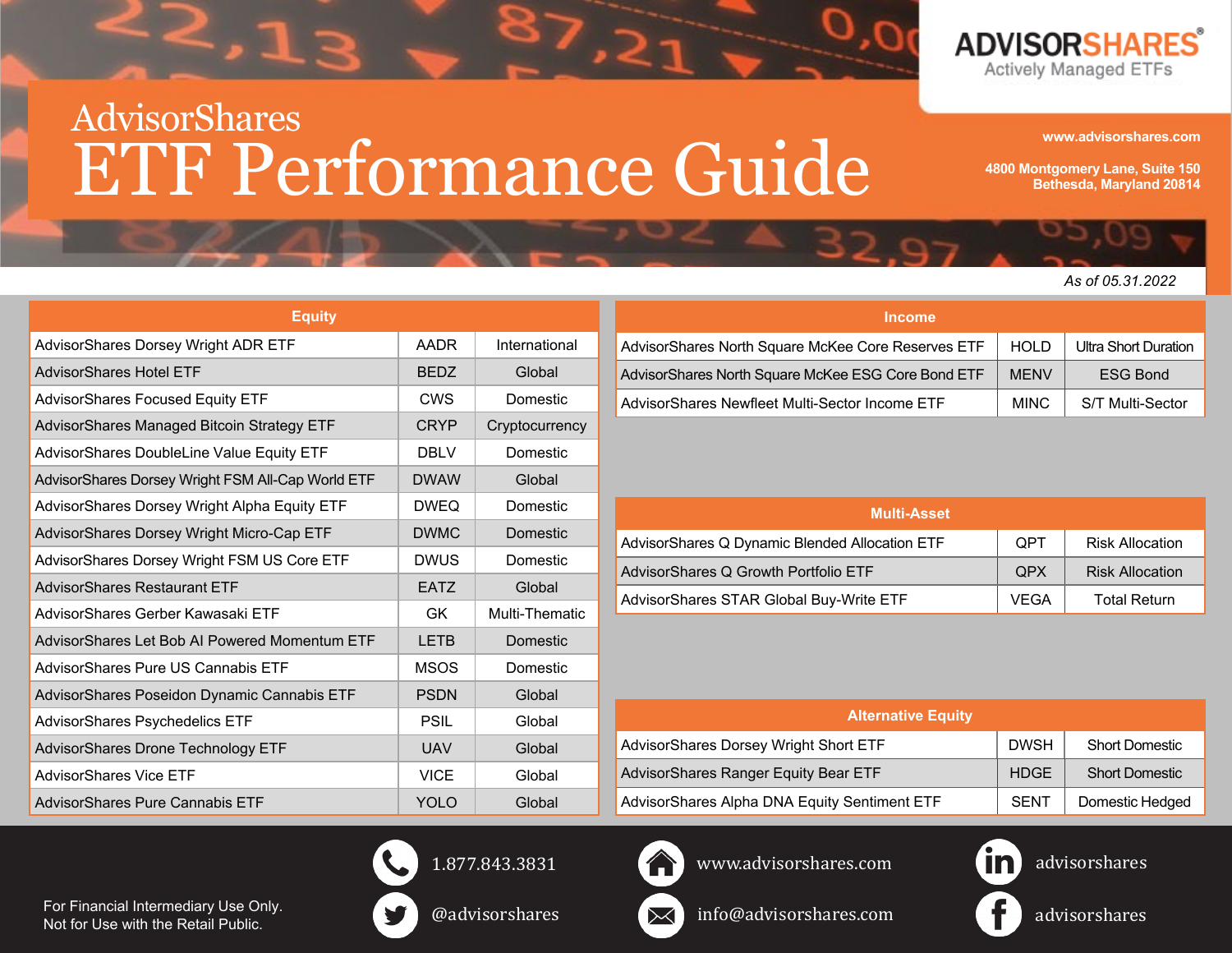|               | <b>ADVISORSHARES</b>                     | Equity ETFs     |            |          |                          |            | Monthly Performance $%$ – as of 05.31.2022 |                          |                          |                          |           | <b>Gross/Net</b> | <b>Net</b>     |
|---------------|------------------------------------------|-----------------|------------|----------|--------------------------|------------|--------------------------------------------|--------------------------|--------------------------|--------------------------|-----------|------------------|----------------|
|               | <b>Actively Managed ETFs</b>             |                 |            |          |                          |            | (Over 1-year is annualized)                |                          |                          |                          |           | <b>Expense</b>   | <b>Expense</b> |
| <b>Ticker</b> | <b>Fund</b>                              | <b>Exposure</b> |            | $1-Mo$   | $3-Mo$                   | <b>YTD</b> | $1-Yr$                                     | $3-Yr$                   | $5-vr$                   | $10-yr$                  | Inception | <b>Ratio</b>     | Fee $Cap1$     |
| <b>AADR</b>   | <b>Dorsey Wright ADR ETF</b>             | International   | <b>NAV</b> | 3.74     | $-3.94$                  | $-12.04$   | $-14.00$                                   | 7.62                     | 4.26                     | 7.97                     | 7.74      | $0.96\%$ /       | 1.10%          |
|               |                                          |                 | Market     | 3.69     | $-3.88$                  | $-12.11$   | $-14.00$                                   | 7.71                     | 4.21                     | 7.96                     | 7.73      | 1.10%            |                |
|               | <b>MSCI EAFE Index</b>                   |                 |            | 0.75     | $-5.16$                  | $-11.34$   | $-10.38$                                   | 6.43                     | 4.17                     | 7.15                     | 5.99      |                  |                |
| <b>BEDZ</b>   | <b>Hotel ETF</b>                         | Global          | <b>NAV</b> | $-7.02$  | $-8.81$                  | $-12.26$   | $-10.08$                                   |                          |                          |                          | $-3.92$   | $6.60\%$ /       | 0.99%          |
|               |                                          |                 | Market     | $-7.10$  | $-8.82$                  | $-12.41$   | $-10.29$                                   |                          |                          | $\overline{\phantom{a}}$ | $-3.99$   | 0.99%            |                |
|               | S&P 500 Index                            |                 |            | 0.18     | $-5.16$                  | $-12.76$   | $-0.30$                                    | $\blacksquare$           |                          | $\overline{\phantom{a}}$ | 1.39      |                  |                |
| <b>CRYP</b>   | <b>Managed Bitcoin Strategy ETF</b>      | Crypto-         | <b>NAV</b> | $-19.95$ | $\overline{\phantom{a}}$ |            |                                            |                          |                          | $\overline{\phantom{a}}$ | $-20.02$  | $1.61\%$ /       | n/a            |
|               | currency                                 | Market          | $-20.07$   |          |                          |            |                                            |                          | $\overline{\phantom{a}}$ | $-20.04$                 | 1.61%     |                  |                |
|               | S&P 500 Index                            |                 |            | 0.18     | $\blacksquare$           |            | $\overline{\phantom{a}}$                   | $\overline{\phantom{a}}$ |                          | $\overline{\phantom{a}}$ | $-0.84$   |                  |                |
| <b>CWS</b>    | <b>Focused Equity ETF</b>                | Domestic        | <b>NAV</b> | $-0.87$  | $-5.44$                  | $-14.81$   | $-3.51$                                    | 11.29                    | 10.43                    | $\sim$                   | 11.52     | 1.19% /          | $0.65%$ to     |
|               |                                          |                 | Market     | $-1.04$  | $-5.51$                  | $-16.17$   | $-3.66$                                    | 10.98                    | 10.38                    | $\overline{\phantom{a}}$ | 11.49     | 0.66%            | 0.85%          |
|               | S&P 500 Index                            |                 |            | 0.18     | $-5.16$                  | $-12.76$   | $-0.30$                                    | 16.44                    | 13.38                    | ۰.                       | 14.33     |                  |                |
| <b>DBLV</b>   | DoubleLine Value Equity ETF <sup>2</sup> | Domestic        | <b>NAV</b> | 2.42     | $-3.36$                  | $-4.90$    | $-2.76$                                    | 14.55                    | 8.93                     | 12.47                    | 13.65     | 1.06% /          | 0.90%          |
|               |                                          |                 | Market     | 2.43     | $-3.30$                  | $-4.86$    | $-2.72$                                    | 14.51                    | 8.92                     | 12.46                    | 13.64     | 0.91%            |                |
|               | Russell 1000 Value Index                 |                 |            | 1.94     | $-1.09$                  | $-4.52$    | 0.93                                       | 12.75                    | 9.50                     | 12.06                    | 13.02     |                  |                |
| <b>DWAW</b>   |                                          | Global          | <b>NAV</b> | 2.36     | $-0.53$                  | $-13.04$   | $-10.64$                                   |                          |                          | $\overline{\phantom{a}}$ | 12.50     | $1.12%$ /        | 0.99%          |
|               | Dorsey Wright FSM All Cap World ETF      |                 | Market     | 2.43     | $-0.51$                  | $-13.05$   | $-10.63$                                   |                          |                          | $\overline{\phantom{a}}$ | 12.49     | 1.14%            |                |
|               | <b>MSCI ACWI Index</b>                   |                 |            | 0.12     | $-5.90$                  | $-12.83$   | $-6.78$                                    |                          |                          | $\blacksquare$           | 7.84      |                  |                |

|               | Risk/Return Characteristics vs. Benchmark |                  | as of 05.31.2022               |         |             |                  |                               |                                          |                                   |                                               |  |  |
|---------------|-------------------------------------------|------------------|--------------------------------|---------|-------------|------------------|-------------------------------|------------------------------------------|-----------------------------------|-----------------------------------------------|--|--|
| <b>Ticker</b> | <b>Fund</b>                               | <b>Inception</b> | <b>Std</b><br><b>Deviation</b> | Alpha   | <b>Beta</b> | <b>R-Squared</b> | <b>Sharpe</b><br><b>Ratio</b> | <b>Max</b><br><b>Drawdown</b><br>$(\% )$ | <b>Up Capture</b><br><b>Ratio</b> | <b>Down</b><br><b>Capture</b><br><b>Ratio</b> |  |  |
| <b>AADR</b>   | <b>Dorsey Wright ADR ETF</b>              | 07.21.10         | 23.44                          | 3.67    | 0.79        | 39.87            | 0.45                          | $-43.36$                                 | 76.67                             | 73.19                                         |  |  |
|               | <b>MSCI EAFE Index</b>                    |                  | 18.69                          | 0.00    | 1.00        | 100.00           | 0.43                          | $-34.12$                                 | 100.00                            | 100.00                                        |  |  |
| <b>BEDZ</b>   | <b>Hotel ETF</b>                          | 04.20.21         | 1.95                           | $-0.01$ | 1.22        | 47.95            | $-2.36$                       | $-23.27$                                 | 117.37                            | 122.66                                        |  |  |
|               | S&P 500 Index                             |                  | 1.11                           | 0.00    | 1.00        | 100.00           | 1.15                          | $-18.20$                                 | 100.00                            | 100.00                                        |  |  |
| <b>CRYP</b>   | <b>Managed Bitcoin Strategy ETF</b>       | 4.27.22          | 4.24                           | $-0.61$ | 1.39        | 47.06            | $-5.02$                       | $-27.56$                                 | 55.52                             | 174.37                                        |  |  |
|               | <b>S&amp;P 500 Index</b>                  |                  | 2.10                           | 0.00    | 1.00        | 100.00           | $-0.57$                       | $-9.17$                                  | 100.00                            | 100.00                                        |  |  |
| <b>CWS</b>    | <b>Focused Equity</b>                     | 09.20.16         | 21.63                          | $-0.94$ | 0.87        | 87.82            | 0.71                          | $-33.83$                                 | 84.62                             | 85.19                                         |  |  |
|               | S&P 500 Index                             |                  | 23.20                          | 0.00    | 1.00        | 100.00           | 0.85                          | $-33.79$                                 | 100.00                            | 100.00                                        |  |  |
| <b>DBLV</b>   | DoubleLine Value Equity ETF <sup>2</sup>  | 10.04.11         | 20.71                          | 0.92    | 0.97        | 93.25            | 0.94                          | $-35.95$                                 | 99.98                             | 99.30                                         |  |  |
|               | Russell 1000 Value Index                  |                  | 20.55                          | 0.00    | 1.00        | 100.00           | 0.90                          | $-38.29$                                 | 100.00                            | 100.00                                        |  |  |
| <b>DWAW</b>   | Dorsey Wright FSM All Cap World ETF       | 12.26.19         | 33.13                          | 4.40    | 1.16        | 76.07            | 0.55                          | $-29.78$                                 | 120.93                            | 118.17                                        |  |  |
|               | <b>MSCI ACWI Index</b>                    |                  | 25.00                          | 0.00    | 1.00        | 100.00           | 0.44                          | $-33.74$                                 | 100.00                            | 100.00                                        |  |  |

For Financial Intermediary Use Only. Not for Use with the Retail Public. Public extending the Change of Pg 2 and Set 2012 and Set 2013 and Pg 2 and Set 2013 and Pg 2 and Set 2013 and Set 2013 and Set 2013 and Set 2013 and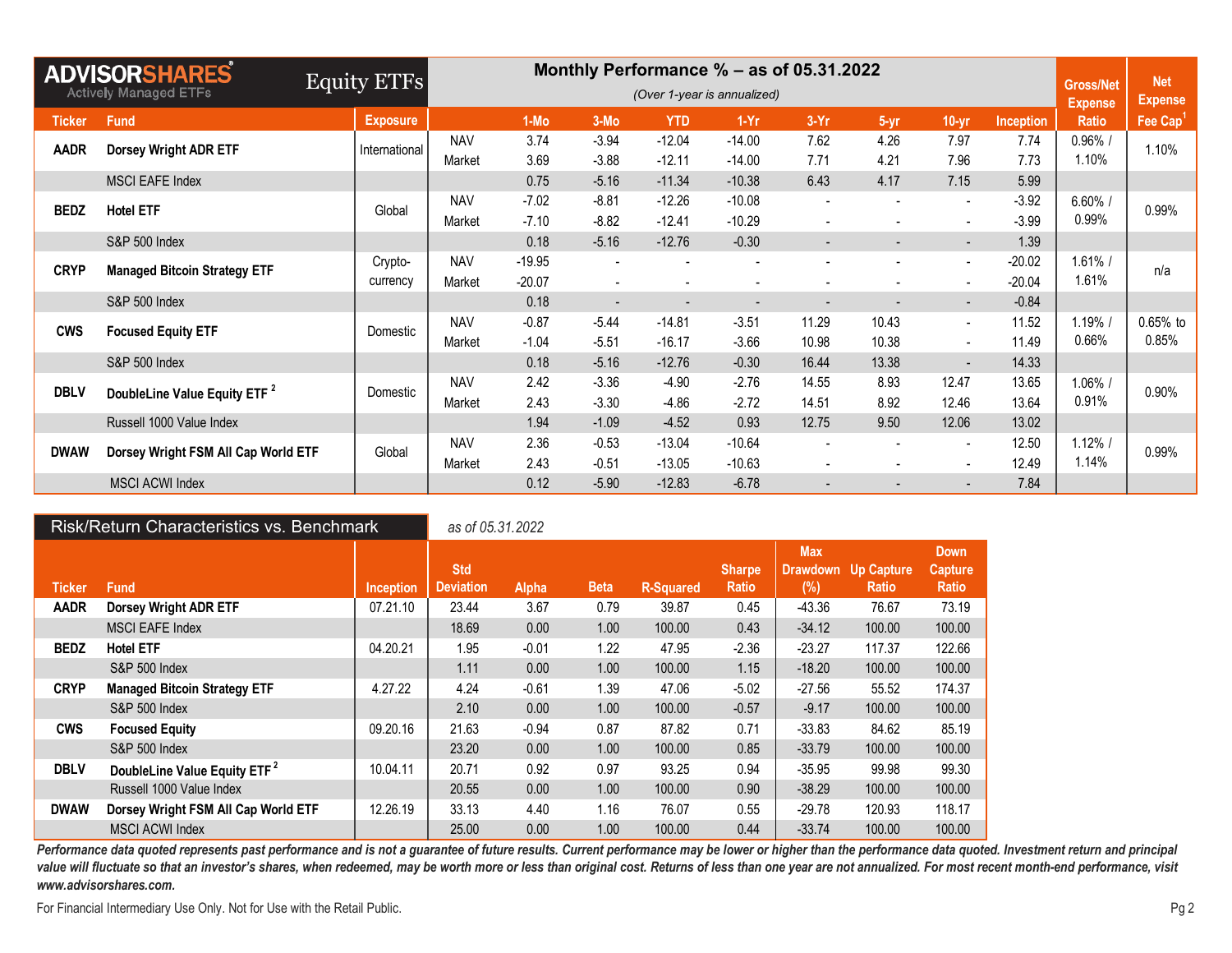|                                  | <b>ADVISORSHARES</b><br>Equity ETFS (cont.)   |                 |            | Monthly Performance $%$ – as of 05.31.2022 |          | <b>Gross/Net</b>         | <b>Net</b>                  |                          |                          |                          |                  |                |                |
|----------------------------------|-----------------------------------------------|-----------------|------------|--------------------------------------------|----------|--------------------------|-----------------------------|--------------------------|--------------------------|--------------------------|------------------|----------------|----------------|
|                                  | <b>Actively Managed ETFs</b>                  |                 |            |                                            |          |                          | (Over 1-year is annualized) |                          |                          |                          |                  | <b>Expense</b> | <b>Expense</b> |
| <b>Ticker</b>                    | <b>Fund</b>                                   | <b>Exposure</b> |            | $1-MO$                                     | $3-Mo$   | <b>YTD</b>               | $1-Yr$                      | $3-Yr$                   | $5-yr$                   | $10 - yr$                | <b>Inception</b> | <b>Ratio</b>   | Fee $Cap1$     |
| <b>DWEQ</b>                      | Dorsey Wright Alpha Equal Weight ETF          | Domestic        | <b>NAV</b> | 2.48                                       | $-5.01$  | $-19.41$                 | $-19.03$                    |                          |                          |                          | $-3.56$          | $0.91\%$ /     | 0.99%          |
|                                  |                                               |                 | Market     | 2.40                                       | $-5.16$  | $-19.52$                 | $-19.13$                    |                          |                          | $\overline{\phantom{a}}$ | $-3.61$          | 0.96%          |                |
|                                  | S&P 500 Index                                 |                 |            | 0.18                                       | $-5.16$  | $-12.76$                 | $-0.30$                     |                          |                          | $\overline{\phantom{a}}$ | 12.31            |                |                |
| <b>DWMC</b>                      | Dorsey Wright Micro-Cap ETF                   | Domestic        | <b>NAV</b> | 1.83                                       | $-0.98$  | $-10.92$                 | $-5.66$                     | 17.61                    |                          | $\blacksquare$           | 9.46             | $3.19%$ /      | 1.25%          |
|                                  |                                               |                 | Market     | 1.87                                       | $-0.96$  | $-10.61$                 | $-5.72$                     | 17.58                    |                          | $\overline{\phantom{a}}$ | 9.46             | 1.27%          |                |
|                                  | Russell Micro Cap Index                       |                 |            | $-0.39$                                    | $-9.49$  | $-17.50$                 | $-22.02$                    | 10.71                    | $\overline{\phantom{a}}$ | $\overline{\phantom{a}}$ | 2.80             |                |                |
|                                  |                                               | Short           | <b>NAV</b> | 1.52                                       | 10.46    | 10.90                    | 7.85                        | $-29.90$                 |                          | $\blacksquare$           | $-22.04$         | $3.75%$ /      | 1.25%          |
|                                  | <b>DWSH</b><br><b>Dorsey Wright Short ETF</b> | Domestic        | Market     | 1.29                                       | 8.52     | 10.94                    | 7.28                        | $-30.03$                 |                          | $\overline{\phantom{a}}$ | $-22.12$         | 3.68%          |                |
|                                  | S&P 500 Index                                 |                 |            | 0.18                                       | $-5.16$  | $-12.76$                 | $-0.30$                     | 16.44                    |                          | $\overline{\phantom{a}}$ | 12.54            |                |                |
| <b>DWUS</b>                      | Dorsey Wright FSM U.S. Core ETF               | Domestic        | <b>NAV</b> | 0.33                                       | $-6.57$  | $-15.11$                 | $-3.63$                     |                          |                          | $\blacksquare$           | 14.24            | $1.07\%$ /     | 0.99%          |
|                                  |                                               |                 | Market     | 0.26                                       | $-6.60$  | $-15.09$                 | $-3.66$                     |                          |                          | $\blacksquare$           | 14.22            | 1.10%          |                |
|                                  | S&P 500 Index                                 |                 |            | 0.18                                       | $-5.16$  | $-12.76$                 | $-0.30$                     | $\overline{\phantom{a}}$ | $\overline{\phantom{a}}$ | $\overline{\phantom{a}}$ | 12.31            |                |                |
| <b>EATZ</b>                      | <b>Restaurant ETF</b>                         | Global          | <b>NAV</b> | $-5.84$                                    | $-15.80$ | $-19.19$                 | $-23.10$                    |                          |                          | Ξ.                       | $-20.86$         | 7.93% /        | 0.99%          |
|                                  |                                               |                 | Market     | $-6.11$                                    | $-16.14$ | $-19.60$                 | $-23.48$                    |                          |                          | $\overline{\phantom{a}}$ | $-21.21$         | 0.99%          |                |
|                                  | S&P 500 Index                                 |                 |            | 0.18                                       | $-5.16$  | $-12.76$                 | $-0.30$                     | $\blacksquare$           | $\overline{\phantom{a}}$ | $\sim$                   | 1.39             |                |                |
|                                  |                                               | Multi-          | <b>NAV</b> | $-3.83$                                    | $-17.34$ | $-31.09$                 | $\overline{\phantom{a}}$    |                          |                          | $\blacksquare$           | $-27.04$         | $0.87%$ /      | 0.75%          |
| <b>GK</b><br>Gerber Kawasaki ETF | Thematic                                      | Market          | $-3.85$    | $-17.49$                                   | $-31.28$ | $\overline{\phantom{a}}$ |                             |                          | $\overline{\phantom{a}}$ | $-27.22$                 | 0.81%            |                |                |
|                                  | S&P 500 Index                                 |                 |            | 0.18                                       | $-5.16$  | $-12.76$                 |                             |                          |                          |                          | $-3.09$          |                |                |

|               | Risk/Return Characteristics vs. Benchmark |           | as of 05.31.2022               |              |             |                  |                               |                                      |                                   |                                               |
|---------------|-------------------------------------------|-----------|--------------------------------|--------------|-------------|------------------|-------------------------------|--------------------------------------|-----------------------------------|-----------------------------------------------|
| <b>Ticker</b> | <b>Fund</b>                               | Inception | <b>Std</b><br><b>Deviation</b> | <b>Alpha</b> | <b>Beta</b> | <b>R-Squared</b> | <b>Sharpe</b><br><b>Ratio</b> | <b>Max</b><br><b>Drawdown</b><br>(%) | <b>Up Capture</b><br><b>Ratio</b> | <b>Down</b><br><b>Capture</b><br><b>Ratio</b> |
| <b>DWEQ</b>   | Dorsey Wright Alpha Equal Weight ETF      | 12.26.19  | 32.29                          | $-11.71$     | 0.78        | 55.86            | $-0.17$                       | $-33.81$                             | 86.16                             | 97.25                                         |
|               | <b>S&amp;P 500 Index</b>                  |           | 30.94                          | 0.00         | 1.00        | 100.00           | 0.58                          | $-33.79$                             | 100.00                            | 100.00                                        |
| <b>DWMC</b>   | Dorsey Wright Micro-Cap ETF               | 07.10.18  | 36.60                          | 6.88         | 0.97        | 86.12            | 0.34                          | -49.13                               | 97.83                             | 93.83                                         |
|               | Russell Micro Cap Index                   |           | 34.89                          | 0.00         | 1.00        | 100.00           | 0.08                          | $-47.75$                             | 100.00                            | 100.00                                        |
| <b>DWSH</b>   | <b>Dorsey Wright Short ETF</b>            | 07.10.18  | 42.19                          | $-4.02$      | $-1.18$     | 55.87            | $-0.74$                       | $-81.12$                             | $-126.79$                         | $-119.27$                                     |
|               | <b>S&amp;P 500 Index</b>                  |           | 26.69                          | 0.00         | 1.00        | 100.00           | 0.65                          | $-33.79$                             | 100.00                            | 100.00                                        |
| <b>DWUS</b>   | Dorsey Wright FSM U.S. Core ETF           | 12.26.19  | 32.83                          | 2.18         | 1.00        | 88.14            | 0.63                          | $-30.96$                             | 103.57                            | 102.50                                        |
|               | <b>S&amp;P 500 Index</b>                  |           | 30.94                          | 0.00         | 1.00        | 100.00           | 0.58                          | $-33.79$                             | 100.00                            | 100.00                                        |
| <b>EATZ</b>   | <b>Restaurant ETF</b>                     | 04.20.21  | 1.74                           | $-0.06$      | 1.11        | 49.97            | $-13.27$                      | $-32.31$                             | 102.60                            | 126.54                                        |
|               | <b>S&amp;P 500 Index</b>                  |           | 1.11                           | 0.00         | 1.00        | 100.00           | 1.15                          | $-18.20$                             | 100.00                            | 100.00                                        |
| GK            | Gerber Kawasaki ETF                       | 07.02.21  | 1.80                           | $-0.08$      | 1.36        | 80.12            | $-15.12$                      | $-39.98$                             | 123.14                            | 149.45                                        |
|               | <b>S&amp;P 500 Index</b>                  |           | 1.18                           | 0.00         | 1.00        | 100.00           | $-2.83$                       | $-18.20$                             | 100.00                            | 100.00                                        |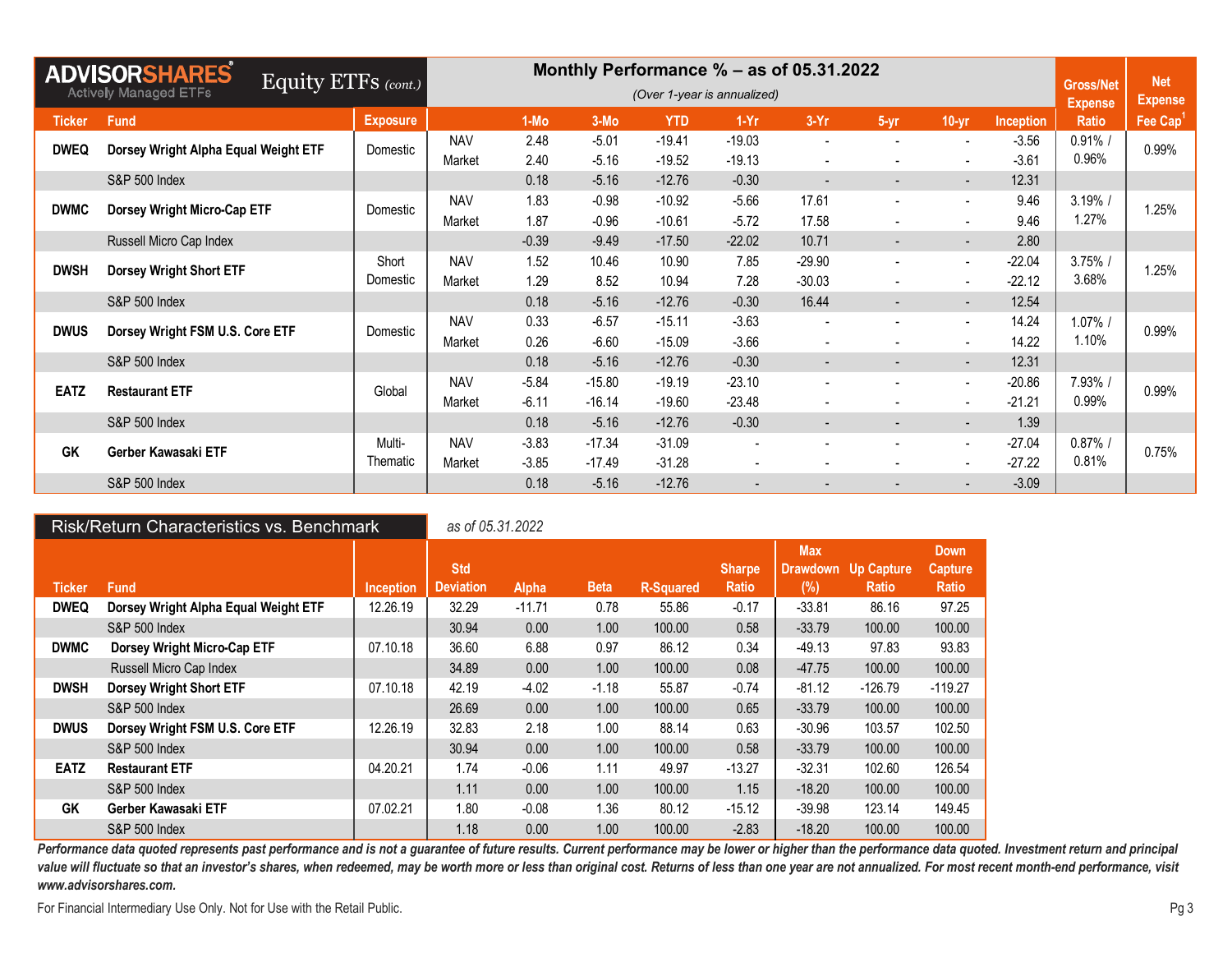|               | <b>ADVISORSHARES</b><br>Equity ETFS (cont.)<br><b>Actively Managed ETFs</b> |                      | Monthly Performance $%$ – as of 05.31.2022<br>(Over 1-year is annualized) |                     |                      |                          |                                                      |                          |                          |                                                      |                      |                                | <b>Net</b>                             |
|---------------|-----------------------------------------------------------------------------|----------------------|---------------------------------------------------------------------------|---------------------|----------------------|--------------------------|------------------------------------------------------|--------------------------|--------------------------|------------------------------------------------------|----------------------|--------------------------------|----------------------------------------|
| <b>Ticker</b> | <b>Fund</b>                                                                 | <b>Exposure</b>      |                                                                           | $1-MO$              | $3-Mo$               | <b>YTD</b>               | $1-Yr$                                               | $3-Yr$                   | $5-yr$                   | $10 - yr$                                            | <b>Inception</b>     | <b>Expense</b><br><b>Ratio</b> | <b>Expense</b><br>Fee Cap <sup>1</sup> |
| <b>HDGE</b>   | <b>Ranger Equity Bear ETF</b>                                               | Short<br>Domestic    | <b>NAV</b><br>Market                                                      | 4.19<br>4.15        | 16.28<br>16.27       | 16.91<br>16.97           | 19.80<br>19.83                                       | $-25.30$<br>$-25.29$     | $-20.20$<br>$-20.21$     | $-19.21$<br>$-19.22$                                 | $-17.32$<br>$-17.31$ | $5.20\%$ /<br>5.20%            | n/a                                    |
|               | S&P 500 Index                                                               |                      |                                                                           | 0.18                | $-5.16$              | $-12.76$                 | $-0.30$                                              | 16.44                    | 13.38                    | 14.40                                                | 12.98                |                                |                                        |
| <b>LETB</b>   | Let Bob AI Powered Momentum ETF                                             | Domestic             | <b>NAV</b><br>Market                                                      | $-2.15$<br>$-2.17$  | $-6.12$<br>$-6.16$   | $\overline{\phantom{a}}$ | $\overline{\phantom{a}}$<br>$\overline{\phantom{0}}$ |                          |                          | $\overline{\phantom{a}}$<br>$\overline{\phantom{0}}$ | $-6.12$<br>$-6.08$   | $0.87\%$ /<br>0.87%            | n/a                                    |
|               | S&P 500 Index                                                               |                      |                                                                           | 0.18                | $-5.16$              |                          | $\overline{\phantom{a}}$                             | $\overline{\phantom{a}}$ |                          | $\overline{\phantom{a}}$                             | $-8.14$              |                                |                                        |
| <b>MSOS</b>   | <b>Pure US Cannabis ETF</b>                                                 | Domestic             | <b>NAV</b><br>Market                                                      | $-8.12$<br>$-8.41$  | $-35.04$<br>$-35.07$ | $-44.77$<br>$-45.07$     | $-65.93$<br>$-66.08$                                 | $\blacksquare$           |                          | $\blacksquare$<br>$\overline{\phantom{a}}$           | $-27.87$<br>$-28.01$ | $0.73%$ /<br>0.73%             | n/a                                    |
|               | North American Marijuana Index                                              |                      |                                                                           | $-10.41$            | $-27.66$             | $-37.45$                 | $-62.40$                                             | $\overline{\phantom{a}}$ | $\overline{\phantom{a}}$ | $\sim$                                               | $-17.02$             |                                |                                        |
| <b>PSDN</b>   | <b>Poseidon Dynamic Cannabis ETF</b>                                        | Global  <br>Leverage | <b>NAV</b><br>Market                                                      | $-10.39$<br>$-8.23$ | $-42.46$<br>$-40.13$ | $-53.70$<br>$-51.96$     | $\blacksquare$<br>$\overline{\phantom{a}}$           |                          |                          | $\blacksquare$<br>$\overline{\phantom{a}}$           | $-63.78$<br>$-62.10$ | $0.92%$ /<br>0.92%             | n/a                                    |
|               | North American Marijuana Index                                              |                      |                                                                           | $-10.41$            | $-27.66$             | $-37.45$                 | $\sim$                                               | $\blacksquare$           | $\overline{\phantom{a}}$ | $\sim$                                               | $-53.05$             |                                |                                        |
| <b>PSIL</b>   | <b>Psychedelics ETF</b>                                                     | Global               | <b>NAV</b><br>Market                                                      | $-3.66$<br>$-7.99$  | $-31.40$<br>$-32.87$ | $-48.99$<br>$-50.77$     | $\overline{\phantom{a}}$<br>$\overline{\phantom{a}}$ |                          |                          | $\blacksquare$<br>$\overline{\phantom{a}}$           | $-71.53$<br>$-71.20$ | $0.68\%$ /<br>0.68%            | n/a                                    |
|               | S&P 500 Index                                                               |                      |                                                                           | 0.18                | $-5.16$              | $-12.76$                 | $\overline{\phantom{a}}$                             | $\sim$                   |                          | $\sim$                                               | $-6.85$              |                                |                                        |
| <b>QPT</b>    | <b>Q Portfolio Blended Allocation ETF</b>                                   | Risk<br>Allocation   | <b>NAV</b><br>Market                                                      | $-1.28$<br>$-1.31$  | $-11.26$<br>$-11.25$ | $-18.95$<br>$-18.92$     | $-11.09$<br>$-11.03$                                 |                          |                          | $\overline{\phantom{a}}$<br>$\overline{\phantom{a}}$ | $-8.84$<br>$-8.83$   | 3.79% /<br>1.19%               | 0.99%                                  |
|               | S&P 500 (60%) / Bloom.Barc.Agg.Bond (40%) indices                           |                      |                                                                           | 0.37                | $-5.36$              | $-11.15$                 | $-3.34$                                              |                          |                          |                                                      | 2.35                 |                                |                                        |

|               | Risk/Return Characteristics vs. Benchmark         |                  | as of 05.31.2022               |         |                          |                  |                               |                                      |                                   |                                               |
|---------------|---------------------------------------------------|------------------|--------------------------------|---------|--------------------------|------------------|-------------------------------|--------------------------------------|-----------------------------------|-----------------------------------------------|
| <b>Ticker</b> | <b>Fund</b>                                       | <b>Inception</b> | <b>Std</b><br><b>Deviation</b> | Alpha   | <b>Beta</b>              | <b>R-Squared</b> | <b>Sharpe</b><br><b>Ratio</b> | <b>Max</b><br><b>Drawdown</b><br>(%) | <b>Up Capture</b><br><b>Ratio</b> | <b>Down</b><br><b>Capture</b><br><b>Ratio</b> |
| <b>HDGE</b>   | <b>Ranger Equity Bear ETF</b>                     | 01.26.11         | 25.56                          | $-4.01$ | $-1.01$                  | 69.06            | $-0.97$                       | $-92.37$                             | $-113.99$                         | $-109.26$                                     |
|               | S&P 500 Index                                     |                  | 21.00                          | 0.00    | 1.00                     | 100.00           | 0.88                          | $-33.79$                             | 100.00                            | 100.00                                        |
| <b>LETB</b>   | Let Bob Al Powered Momentum ETF                   | 09.01.20         | 0.58                           | $-0.04$ | 0.26                     | 52.61            | $-10.83$                      | $-8.47$                              | 18.21                             | 27.07                                         |
|               | <b>S&amp;P 500 Index</b>                          |                  | 1.63                           | 0.00    | 1.00                     | 100.00           | $-5.12$                       | $-15.58$                             | 100.00                            | 100.00                                        |
| <b>MSOS</b>   | <b>Pure US Cannabis ETF</b>                       | 09.01.20         | 48.17                          | $-9.65$ | 0.80                     | 70.61            | $-0.79$                       | $-75.40$                             | 85.81                             | 89.32                                         |
|               | North American Marijuana Index                    |                  | 50.75                          | 0.00    | 1.00                     | 100.00           | $-0.66$                       | $-77.01$                             | 100.00                            | 100.00                                        |
| <b>PSDN</b>   | <b>Poseidon Dynamic Cannabis ETF</b>              | 11.16.21         | 3.26                           | $-0.12$ | 1.07                     | 66.95            | $-19.61$                      | $-65.02$                             | 91.80                             | 112.46                                        |
|               | North American Marijuana Index                    |                  | 2.49                           | 0.00    | 1.00                     | 100.00           | $-20.32$                      | $-51.62$                             | 100.00                            | 100.00                                        |
| <b>PSIL</b>   | <b>Psychedelics ETF</b>                           | 09.15.21         | 2.45                           | $-0.44$ | 1.15                     | 36.71            | $-29.27$                      | $-75.88$                             | 47.58                             | 178.34                                        |
|               | S&P 500 Index                                     |                  | 1.30                           | 0.00    | 1.00                     | 100.00           | $-5.44$                       | $-18.20$                             | 100.00                            | 100.00                                        |
| <b>QPT</b>    | <b>Q Portfolio Blended Allocation ETF</b>         | 12.28.20         | 17.16                          |         | $\overline{\phantom{0}}$ |                  | $-0.75$                       | $-23.03$                             | $\overline{\phantom{0}}$          |                                               |
|               | S&P 500 (60%) / Bloom.Barc.Agg.Bond (40%) indices |                  |                                |         |                          |                  | $\overline{\phantom{a}}$      |                                      |                                   |                                               |

For Financial Intermediary Use Only. Not for Use with the Retail Public. Pg 4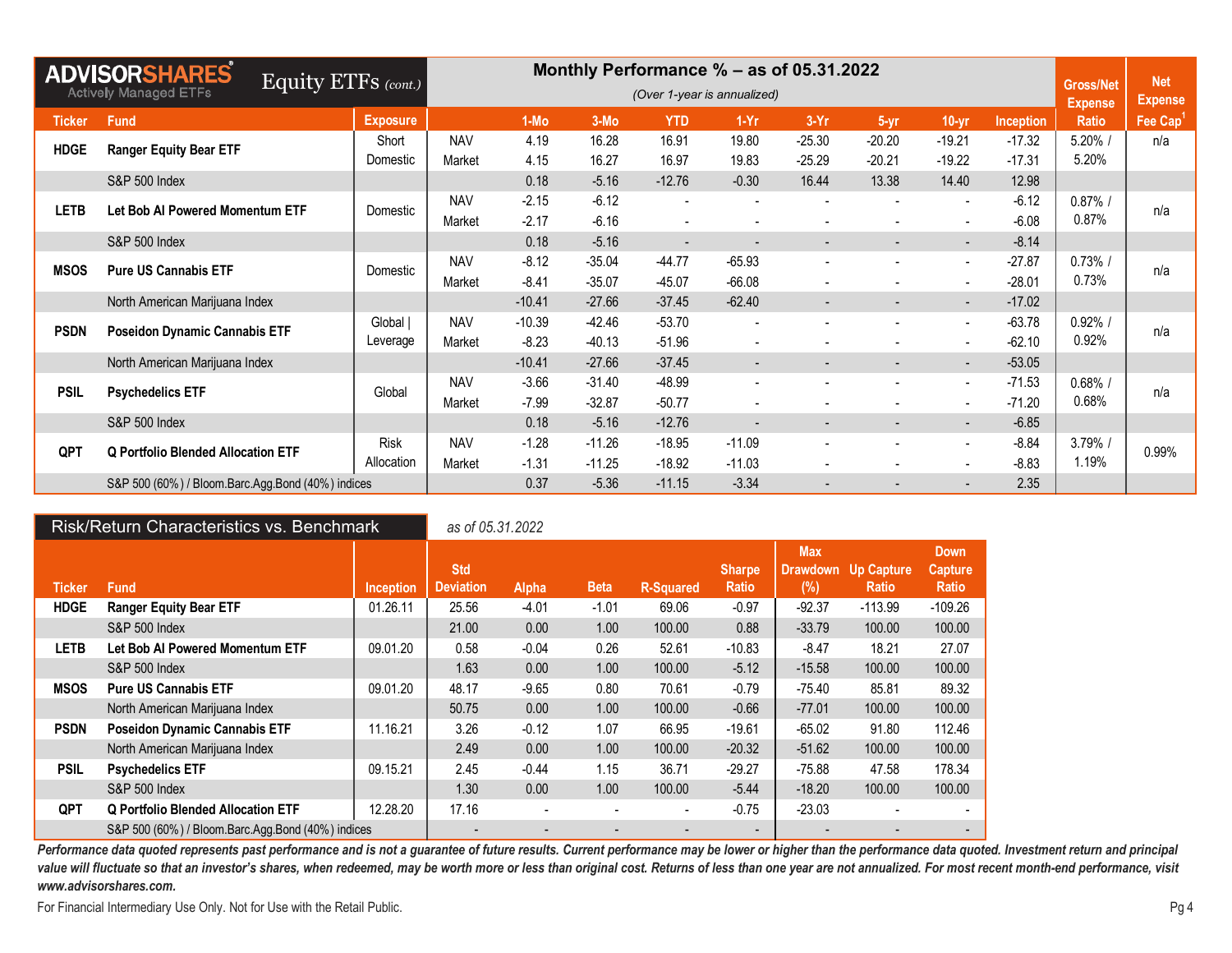|                                           | <b>ADVISORSHARES</b><br>Equity ETFS (cont.) |                     |            |          |                |                          |                             | Monthly Performance $%$ – as of 05.31.2022 |                          |                          |                  | <b>Gross/Net</b> | <b>Net</b>     |
|-------------------------------------------|---------------------------------------------|---------------------|------------|----------|----------------|--------------------------|-----------------------------|--------------------------------------------|--------------------------|--------------------------|------------------|------------------|----------------|
|                                           | <b>Actively Managed ETFs</b>                |                     |            |          |                |                          | (Over 1-year is annualized) |                                            |                          |                          |                  | <b>Expense</b>   | <b>Expense</b> |
| <b>Ticker</b>                             | <b>Fund</b>                                 | <b>Exposure</b>     |            | $1-MO$   | $3-Mo$         | <b>YTD</b>               | $1-Yr$                      | $3-Yr$                                     | $5-yr$                   | $10-yr$                  | <b>Inception</b> | <b>Ratio</b>     | Fee $Cap1$     |
| <b>QPX</b>                                | <b>Q Dynamic Growth Portfolio ETF</b>       | Risk                | <b>NAV</b> | $-1.33$  | $-10.04$       | $-21.04$                 | $-9.06$                     |                                            |                          |                          | $-2.47$          | $1.72%$ /        | 1.45%          |
|                                           |                                             | Allocation          | Market     | $-1.39$  | $-10.07$       | $-21.10$                 | $-9.16$                     |                                            |                          | $\overline{\phantom{a}}$ | $-2.52$          | 1.68%            |                |
|                                           | S&P 500 Index                               |                     |            | 0.18     | $-5.16$        | $-12.76$                 | $-0.30$                     |                                            |                          | $\overline{\phantom{a}}$ | 8.93             |                  |                |
| <b>SENT</b>                               | <b>Alpha DNA Sentiment Equity ETF</b>       | Hedged              | <b>NAV</b> | 2.55     | $-6.32$        | $-16.96$                 | $-14.86$                    |                                            |                          | $\overline{\phantom{a}}$ | $-7.33$          | 1.08% /          | n/a            |
|                                           |                                             | Equity              | Market     | 2.74     | $-6.58$        | $-17.20$                 | $-15.08$                    |                                            |                          | $\sim$                   | $-7.48$          | 1.08%            |                |
|                                           | Russell 3000 Index                          |                     |            | $-0.13$  | $-6.15$        | $-13.89$                 | $-3.68$                     |                                            |                          | $\overline{\phantom{a}}$ | 4.00             |                  |                |
|                                           |                                             | Global              | <b>NAV</b> | $-2.91$  | $\blacksquare$ |                          |                             |                                            |                          | $\overline{\phantom{a}}$ | $-2.38$          | $0.99\%$ /       | n/a            |
| <b>UAV</b><br><b>Drone Technology ETF</b> |                                             | Market              | $-2.86$    |          |                |                          |                             |                                            |                          | $-2.20$                  | 0.99%            |                  |                |
|                                           | S&P 500 Index                               |                     |            | 0.18     | $\blacksquare$ | $\overline{\phantom{a}}$ | $\overline{\phantom{a}}$    |                                            |                          | $\blacksquare$           | $-0.84$          |                  |                |
| <b>VEGA</b>                               | <b>STAR Global Buy-Write ETF</b>            | <b>Total Return</b> | <b>NAV</b> | 0.33     | $-5.05$        | $-10.39$                 | $-5.58$                     | 6.26                                       | 5.31                     | $\overline{\phantom{a}}$ | 4.43             | $2.65%$ /        | 1.85%          |
|                                           |                                             |                     | Market     | 0.41     | $-5.00$        | $-10.38$                 | $-5.16$                     | 6.40                                       | 5.32                     |                          | 4.44             | 2.02%            |                |
|                                           | <b>MSCI ACWI Index</b>                      |                     |            | 0.12     | $-5.90$        | $-12.83$                 | $-6.78$                     | 11.71                                      | 9.00                     | $\overline{\phantom{a}}$ | 9.06             |                  |                |
| <b>VICE</b>                               | Vice $ETF3$                                 | Global              | <b>NAV</b> | $-3.37$  | $-12.37$       | $-17.45$                 | $-22.97$                    | 5.96                                       | $\overline{\phantom{a}}$ | $\overline{\phantom{a}}$ | 3.40             | $1.71\%$         | 0.99%          |
|                                           |                                             |                     | Market     | $-3.45$  | $-12.50$       | $-17.70$                 | $-23.18$                    | 5.88                                       |                          | $\overline{\phantom{a}}$ | 3.35             | 0.99%            |                |
|                                           | S&P 500 Index                               |                     |            | 0.18     | $-5.16$        | $-12.76$                 | $-0.30$                     | 16.44                                      |                          | $\sim$                   | 12.30            |                  |                |
| <b>YOLO</b>                               |                                             | Global              | <b>NAV</b> | $-13.89$ | $-33.75$       | $-46.53$                 | $-65.45$                    | $-30.40$                                   |                          | $\sim$                   | $-31.07$         | $0.71\%$ /       | 0.74%          |
|                                           | <b>Pure Cannabis ETF</b>                    |                     | Market     | $-14.65$ | $-33.94$       | $-46.65$                 | $-65.57$                    | $-30.63$                                   |                          | $\overline{\phantom{a}}$ | $-31.22$         | 0.76%            |                |
|                                           | North American Marijuana Index              |                     |            | $-10.41$ | $-27.66$       | $-37.45$                 | $-62.40$                    | $-33.68$                                   |                          | $\blacksquare$           | $-55.67$         |                  |                |

|               | Risk/Return Characteristics vs. Benchmark |                  | as of 05.31.2022               |              |             |                  |                               |                                      |                                   |                                               |
|---------------|-------------------------------------------|------------------|--------------------------------|--------------|-------------|------------------|-------------------------------|--------------------------------------|-----------------------------------|-----------------------------------------------|
| <b>∐icker</b> | <b>Fund</b>                               | <b>Inception</b> | <b>Std</b><br><b>Deviation</b> | <b>Alpha</b> | <b>Beta</b> | <b>R-Squared</b> | <b>Sharpe</b><br><b>Ratio</b> | <b>Max</b><br><b>Drawdown</b><br>(%) | <b>Up Capture</b><br><b>Ratio</b> | <b>Down</b><br><b>Capture</b><br><b>Ratio</b> |
| <b>QPX</b>    | Q Dynamic Growth Portfolio ETF            | 12.28.20         | 27.54                          | $-12.43$     | 1.26        | 88.13            | $-0.14$                       | -27.10                               | 121.49                            | 134.66                                        |
|               | S&P 500 Index                             |                  | 20.53                          | 0.00         | 1.00        | 100.00           | 0.63                          | $-18.20$                             | 100.00                            | 100.00                                        |
| <b>SENT</b>   | <b>Alpha DNA Sentiment Equity ETF</b>     | 02.02.21         | 1.30                           | $-0.03$      | 0.98        | 71.82            | $-7.57$                       | $-26.43$                             | 100.98                            | 112.15                                        |
|               | Russell 3000 Index                        |                  | 1.12                           | 0.00         | 1.00        | 100.00           | 4.50                          | $-19.11$                             | 100.00                            | 100.00                                        |
| <b>UAV</b>    | <b>Drone Technology ETF</b>               | 04.27.22         | 3.05                           | $-0.01$      | 1.26        | 75.54            | $-0.79$                       | $-17.08$                             | 125.52                            | 129.97                                        |
|               | S&P 500 Index                             |                  | 2.10                           | 0.00         | 1.00        | 100.00           | $-0.57$                       | $-9.17$                              | 100.00                            | 100.00                                        |
| <b>VEGA</b>   | <b>Star Global Buy-Write ETF</b>          | 09.17.12         | 14.07                          | $-2.66$      | 0.78        | 86.38            | 0.39                          | $-26.63$                             | 71.19                             | 73.98                                         |
|               | <b>MSCI ACWI Index</b>                    |                  | 16.75                          | 0.00         | 1.00        | 100.00           | 0.74                          | $-33.74$                             | 100.00                            | 100.00                                        |
| <b>VICE</b>   | Vice $ETF3$                               | 12.12.17         | 26.57                          | $-6.35$      | 0.86        | 69.81            | 0.12                          | $-37.30$                             | 82.92                             | 89.20                                         |
|               | S&P 500 Index                             |                  | 25.79                          | 0.00         | 1.00        | 100.00           | 0.64                          | $-33.79$                             | 100.00                            | 100.00                                        |
| <b>YOLO</b>   | <b>Pure Cannabis ETF</b>                  | 04.17.19         | 51.96                          | 2.09         | 0.91        | 87.23            | $-0.81$                       | $-77.27$                             | 94.60                             | 93.48                                         |
|               | North American Marijuana Index            |                  | 53.38                          | 0.00         | 1.00        | 100.00           | $-0.88$                       | $-77.58$                             | 100.00                            | 100.00                                        |

For Financial Intermediary Use Only. Not for Use with the Retail Public. Pg 5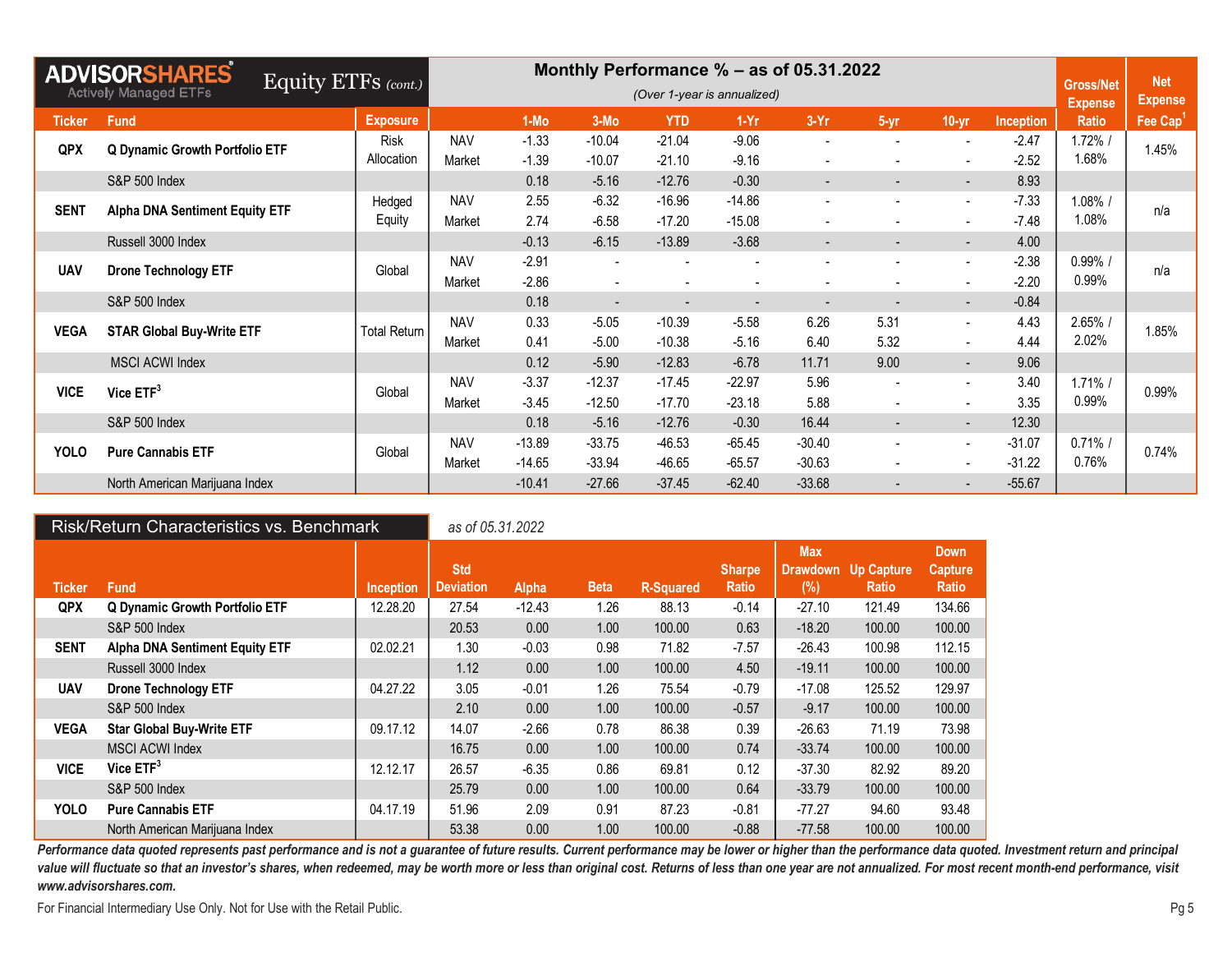| <b>ADVISORSHARES</b> Fixed Income ETFs<br><b>Actively Managed ETFs</b> |                                                   |                    | Monthly Performance $%$ – as of 05.31.2022<br>(Over 1-year is annualized) |         |         |            |         |         |          |                          | <b>Gross/Net</b><br><b>Expense</b> | <b>Net</b><br><b>Expense</b> |                      |
|------------------------------------------------------------------------|---------------------------------------------------|--------------------|---------------------------------------------------------------------------|---------|---------|------------|---------|---------|----------|--------------------------|------------------------------------|------------------------------|----------------------|
| <b>Ticker</b>                                                          | <b>Fund</b>                                       | <b>Exposure</b>    |                                                                           | $1-MO$  | $3-Mo$  | <b>YTD</b> | $1-Yr$  | $3-Yr$  | $5 - yr$ | $10 - vr$                | <b>Inception</b>                   | <b>Ratio</b>                 | Fee Cap <sup>1</sup> |
| <b>HOLD</b>                                                            | North Square McKee Core Reserve ETF               | <b>Ultra Short</b> | <b>NAV</b>                                                                | 0.04    | $-0.30$ | $-0.51$    | $-0.53$ | 0.56    | 1.11     | $\overline{\phantom{0}}$ | 0.89                               | $0.57%$ /                    | 0.35%                |
|                                                                        |                                                   | Duration           | Market                                                                    | 0.02    | $-0.26$ | $-0.47$    | $-0.39$ | 0.56    | 1.10     | $\overline{\phantom{0}}$ | 0.90                               | 0.35%                        |                      |
|                                                                        | Bloom. Barc. US Treas. Bill 1-3 Month Index       |                    |                                                                           | 0.05    | 0.09    | 0.10       | 0.12    | 0.63    | 1.06     | $\overline{\phantom{a}}$ | 0.69                               |                              |                      |
| <b>MENV</b>                                                            | North Square McKee ESG Core Bond ETF <sup>4</sup> | ESG Bond           | <b>NAV</b>                                                                | 0.68    | $-5.74$ | $-8.68$    | $-8.12$ | $-0.36$ | 0.96     | 2.20                     | 2.40                               | 1.89%                        | 0.47%                |
|                                                                        |                                                   |                    | Market                                                                    | 1.03    | $-4.84$ | $-8.40$    | $-8.05$ | $-0.35$ | 0.93     | 2.21                     | 2.41                               | 0.47%                        |                      |
|                                                                        | Bloom. Capital U.S. Aggregate Bond Index          |                    |                                                                           | 0.64    | $-5.86$ | $-8.92$    | $-8.22$ | 0.00    | 1.18     | 1.71                     | 2.18                               |                              |                      |
| <b>MINC</b>                                                            | Newfleet Multi-Sector Income ETF                  | S/T Multi-         | <b>NAV</b>                                                                | $-0.23$ | $-2.49$ | $-3.81$    | $-3.98$ | 0.59    | 1.26     |                          | 1.65                               | $0.79%$ /                    | 0.75%                |
|                                                                        |                                                   | Sector             | Market                                                                    | $-0.02$ | $-2.40$ | $-3.80$    | $-3.97$ | 0.62    | 1.28     | $\overline{\phantom{0}}$ | 1.65                               | 0.76%                        |                      |
|                                                                        | BoAML 1-5 Yr. US Corp. & Govt. Bond Index         |                    |                                                                           | 0.61    | $-2.33$ | $-3.86$    | $-4.65$ | 0.65    | 1.24     | $\overline{\phantom{0}}$ | 1.26                               |                              |                      |

| <b>Risk/Return Characteristics vs. Benchmark</b> |                                                   |           |                                | as of 05.31.2022 |             |                  |                               |                               |                                   |                                        |  |
|--------------------------------------------------|---------------------------------------------------|-----------|--------------------------------|------------------|-------------|------------------|-------------------------------|-------------------------------|-----------------------------------|----------------------------------------|--|
| <b>Ticker</b>                                    | <b>Fund</b>                                       | Inception | <b>Std</b><br><b>Deviation</b> | <b>Alpha</b>     | <b>Beta</b> | <b>R-Squared</b> | <b>Sharpe</b><br><b>Ratio</b> | <b>Max</b><br>Drawdown<br>(%) | <b>Up Capture</b><br><b>Ratio</b> | Down<br><b>Capture</b><br><b>Ratio</b> |  |
| <b>HOLD</b>                                      | North Square McKee Core Reserve ETF               | 01.14.14  | 0.99                           | 0.20             | 0.91        | 10.72            | 0.22                          | $-5.13$                       | 102.48                            | $-359.39$                              |  |
|                                                  | Bloom, Barc, US Treas, Bill 1-3 Month Index       |           | 0.09                           | 0.00             | 1.00        | 100.00           | $-0.78$                       | $-0.02$                       | 100.00                            | 100.00                                 |  |
| <b>MENV</b>                                      | North Square McKee ESG Core Bond ETF <sup>4</sup> | 06.20.11  | 4.11                           | 1.05             | 0.49        | 26.34            | 0.64                          | $-12.13$                      | 50.53                             | 44.05                                  |  |
|                                                  | Bloom. Barc. Capital Aggregate Bond Index         |           | 4.29                           | 0.00             | 1.00        | 100.00           | 0.54                          | $-12.21$                      | 100.00                            | 100.00                                 |  |
| <b>MINC</b>                                      | Newfleet Multi-Sector Income ETF                  | 03.19.13  | 1.78                           | 0.60             | 0.62        | 38.55            | 0.79                          | $-8.48$                       | 62.83                             | 52.09                                  |  |
|                                                  | BoAML 1-5 Yr. US Corp. & Govt. Bond Index         |           | 1.79                           | 0.00             | 1.00        | 100.00           | 0.47                          | $-5.66$                       | 100.00                            | 100.00                                 |  |

For Financial Intermediary Use Only. Not for Use with the Retail Public. Public example of the Retail Public.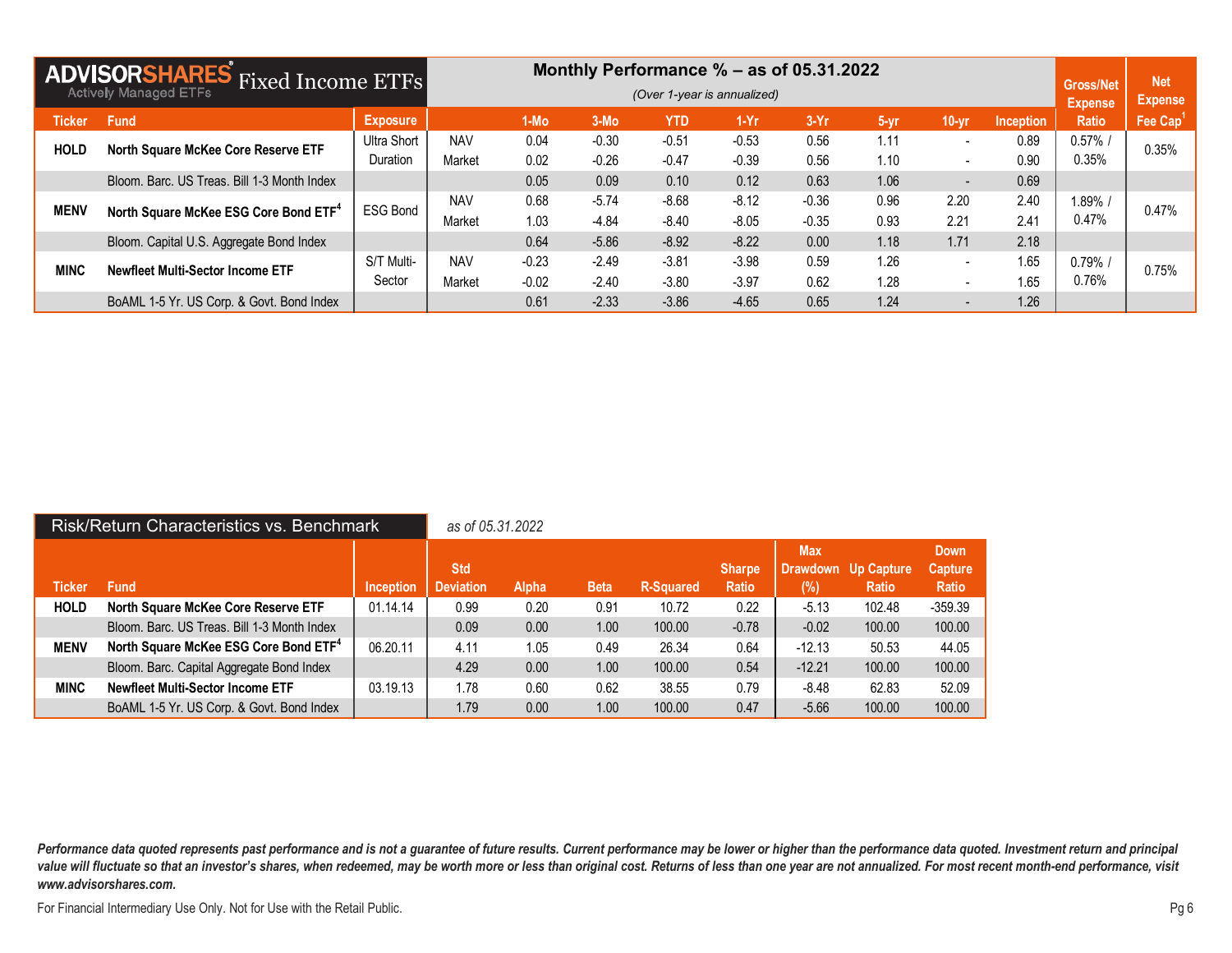| <b>ADVISORSHARES</b><br>Actively Managed ETFs |                                           |                                | Quarterly Performance % - as of 3.31.2022<br>(Over 1-year is annualized) |                          |                                                      |                                            |                               |                     |  |  |
|-----------------------------------------------|-------------------------------------------|--------------------------------|--------------------------------------------------------------------------|--------------------------|------------------------------------------------------|--------------------------------------------|-------------------------------|---------------------|--|--|
| <b>Ticker</b>                                 | <b>Fund</b>                               | <b>Exposure</b>                |                                                                          | $1-Yr$                   | $3-Yr$                                               | $5-Yr$                                     | $10-Yr$                       | <b>Inception</b>    |  |  |
|                                               |                                           |                                | <b>NAV</b>                                                               | $-3.35$                  | 10.01                                                | 5.83                                       | 7.39                          | 8.35                |  |  |
| <b>AADR</b>                                   | Dorsey Wright ADR ETF                     | International                  | Market                                                                   | $-3.28$                  | 10.08                                                | 5.74                                       | 7.38                          | 8.35                |  |  |
|                                               |                                           |                                | <b>NAV</b>                                                               |                          |                                                      |                                            | $\blacksquare$                | 9.16                |  |  |
| <b>BEDZ</b>                                   | <b>Hotel ETF</b>                          | Global                         | Market                                                                   |                          |                                                      |                                            |                               | 9.02                |  |  |
|                                               |                                           |                                | <b>NAV</b>                                                               | 7.93                     | 14.30                                                | 12.44                                      | $\overline{\phantom{a}}$      | 13.29               |  |  |
| <b>CWS</b>                                    | <b>Focused Equity ETF</b>                 | Domestic                       | Market                                                                   | 7.88                     | 14.44                                                | 12.49                                      | $\overline{\phantom{a}}$      | 13.35               |  |  |
| <b>DBLV</b>                                   | <b>DoubleLine Value Equity ETF</b>        | Domestic                       | <b>NAV</b>                                                               | 9.81                     | 15.55                                                | 9.56                                       | 12.24                         | 14.36               |  |  |
|                                               |                                           |                                | Market                                                                   | 9.92                     | 15.48                                                | 9.54                                       | 12.22                         | 14.35               |  |  |
| <b>DWAW</b>                                   | Dorsey Wright FSM All Cap World ETF       | Global                         | <b>NAV</b>                                                               | $-5.81$                  |                                                      |                                            | $\overline{\phantom{a}}$      | 15.25               |  |  |
|                                               |                                           |                                | Market                                                                   | $-5.75$                  |                                                      |                                            | $\overline{\phantom{a}}$      | 15.23               |  |  |
| <b>DWEQ</b>                                   | Dorsey Wright Alpha Equal Weight ETF      | Domestic                       | <b>NAV</b>                                                               | $-7.61$                  | $\overline{a}$                                       |                                            | $\blacksquare$                | $-0.66$             |  |  |
|                                               |                                           |                                | Market                                                                   | $-7.82$                  |                                                      |                                            |                               | $-0.74$             |  |  |
| <b>DWMC</b>                                   | Dorsey Wright Micro-Cap ETF               |                                | <b>NAV</b>                                                               | 7.07                     | 18.71                                                |                                            | $\overline{a}$                | 11.19               |  |  |
|                                               |                                           | Domestic                       | Market                                                                   | 7.81                     | 18.74                                                |                                            | $\blacksquare$                | 11.22               |  |  |
| <b>DWSH</b>                                   | <b>Dorsey Wright Short ETF</b>            | <b>Short Domestic</b>          | <b>NAV</b>                                                               | $-9.67$                  | $-30.32$                                             |                                            |                               | $-25.36$            |  |  |
|                                               |                                           |                                | Market                                                                   | $-9.61$                  | $-30.36$                                             |                                            | $\overline{\phantom{a}}$      | $-25.41$            |  |  |
| <b>DWUS</b>                                   | Dorsey Wright FSM U.S. Core ETF           | Domestic                       | <b>NAV</b>                                                               | 11.62                    | $\overline{\phantom{a}}$                             | $\overline{\phantom{a}}$                   | $\overline{\phantom{a}}$      | 20.75               |  |  |
|                                               |                                           |                                | Market                                                                   | 11.34                    | $\overline{\phantom{a}}$                             |                                            | $\overline{\phantom{a}}$      | 20.63               |  |  |
| <b>EATZ</b>                                   | <b>Restaurant ETF</b>                     | Global                         | <b>NAV</b>                                                               |                          | $\overline{a}$                                       |                                            | $\blacksquare$                | $-11.34$            |  |  |
|                                               |                                           |                                | Market                                                                   |                          |                                                      |                                            |                               | $-11.53$            |  |  |
| GK                                            | Gerber Kawasaki ETF                       | Multi-Thematic                 | <b>NAV</b>                                                               |                          |                                                      |                                            |                               | $-8.68$             |  |  |
|                                               |                                           | <b>Short Domestic</b>          | Market<br><b>NAV</b>                                                     | $-3.64$                  | $-29.01$                                             | $-22.56$                                   | $-19.18$                      | $-8.60$<br>$-18.77$ |  |  |
| <b>HDGE</b>                                   | <b>Ranger Equity Bear ETF</b>             |                                | Market                                                                   | $-3.47$                  | $-28.98$                                             | $-22.56$                                   | $-19.19$                      | $-18.77$            |  |  |
|                                               | North Square McKee Core Reserve ETF       | <b>Ultra Short</b><br>Duration | <b>NAV</b>                                                               | $-0.41$                  | 0.73                                                 | 1.16                                       |                               | 0.91                |  |  |
| <b>HOLD</b>                                   |                                           |                                | Market                                                                   | $-0.48$                  | 0.72                                                 | 1.14                                       | $\overline{\phantom{a}}$      | 0.90                |  |  |
|                                               |                                           | Domestic                       | <b>NAV</b>                                                               | $\overline{a}$           | $\overline{a}$                                       | $\blacksquare$                             | $\overline{a}$                | 0.56                |  |  |
| <b>LETB</b>                                   | <b>Let Bob AI Powered Momentum ETF</b>    |                                | Market                                                                   | $\overline{\phantom{a}}$ |                                                      |                                            |                               | 0.64                |  |  |
|                                               |                                           |                                | <b>NAV</b>                                                               | $-4.21$                  | 1.09                                                 | 2.05                                       | 2.51                          | 2.75                |  |  |
| <b>MENV</b>                                   | North Square McKee ESG Core Bond ETF      | <b>ESG Bond</b>                | Market                                                                   | $-4.32$                  | 1.11                                                 | 2.02                                       | 2.49                          | 2.74                |  |  |
| <b>MINC</b>                                   | <b>Newfleet Multi-Sector Income ETF</b>   | S/T Multi-Sector               | <b>NAV</b>                                                               | $-2.23$                  | 1.35                                                 | 1.67                                       | $\overline{\phantom{a}}$      | 1.82                |  |  |
|                                               |                                           |                                | Market                                                                   | $-2.31$                  | 1.32                                                 | 1.66                                       |                               | 1.81                |  |  |
| <b>MSOS</b>                                   | <b>Pure US Cannabis ETF</b>               | Global                         | <b>NAV</b>                                                               | $-50.86$                 |                                                      |                                            |                               | $-10.66$            |  |  |
|                                               |                                           |                                | Market                                                                   | $-50.74$                 |                                                      |                                            | $\overline{\phantom{a}}$      | $-10.71$            |  |  |
| <b>PSDN</b>                                   | <b>Poseidon Dynamic Cannabis ETF</b>      | Global                         | <b>NAV</b>                                                               |                          | $\overline{a}$                                       |                                            | $\overline{\phantom{a}}$      | $-40.89$            |  |  |
|                                               |                                           |                                | Market                                                                   |                          |                                                      |                                            |                               | $-40.40$            |  |  |
| <b>PSIL</b>                                   | <b>Psychedelics ETF</b>                   | Global                         | <b>NAV</b>                                                               |                          | ÷                                                    |                                            | ÷                             | $-62.23$            |  |  |
|                                               |                                           |                                | Market                                                                   |                          |                                                      |                                            | $\overline{\phantom{a}}$      | $-61.00$            |  |  |
| <b>QPT</b>                                    | <b>Q Portfolio Blended Allocation ETF</b> | <b>Risk Allocation</b>         | <b>NAV</b>                                                               | 4.45                     | ÷                                                    |                                            | $\overline{a}$                | $-0.53$             |  |  |
|                                               |                                           |                                | Market                                                                   | 4.50                     |                                                      |                                            | $\overline{\phantom{a}}$      | $-0.51$             |  |  |
| <b>QPX</b>                                    | <b>Q Dynamic Growth Portfolio ETF</b>     | <b>Risk Allocation</b>         | <b>NAV</b>                                                               | 8.53                     | $\blacksquare$                                       |                                            | $\overline{\phantom{a}}$      | 8.77                |  |  |
|                                               |                                           | <b>Hedged Equity</b>           | Market<br><b>NAV</b>                                                     | 8.39<br>$-7.34$          | $\overline{\phantom{a}}$<br>$\overline{\phantom{a}}$ | $\overline{\phantom{a}}$<br>$\blacksquare$ | $\overline{\phantom{a}}$      | 8.70<br>$-4.79$     |  |  |
| <b>SENT</b>                                   | <b>Alpha DNA Sentiment Equity ETF</b>     |                                | Market                                                                   | $-7.27$                  | ÷                                                    |                                            | $\overline{\phantom{a}}$<br>÷ | $-4.76$             |  |  |
|                                               |                                           |                                | <b>NAV</b>                                                               | 4.23                     | 7.96                                                 | 7.04                                       | $\overline{\phantom{a}}$      | 5.24                |  |  |
| <b>VEGA</b>                                   | <b>STAR Global Buy-Write ETF</b>          | <b>Total Return</b>            | Market                                                                   | 4.34                     | 8.13                                                 | 7.04                                       | $\overline{\phantom{0}}$      | 5.25                |  |  |
|                                               |                                           | Global                         | <b>NAV</b>                                                               | $-11.53$                 | 7.43                                                 |                                            | $\overline{a}$                | 6.06                |  |  |
| <b>VICE</b>                                   | <b>Vice ETF</b>                           |                                | Market                                                                   | $-11.86$                 | 7.38                                                 |                                            | $\overline{\phantom{a}}$      | 6.03                |  |  |
|                                               |                                           |                                | <b>NAV</b>                                                               | $-52.67$                 |                                                      |                                            | $\blacksquare$                | $-21.97$            |  |  |
| <b>Pure Cannabis ETF</b><br><b>YOLO</b>       |                                           | Global                         | Market                                                                   | $-52.78$                 |                                                      |                                            | $\overline{\phantom{a}}$      | $-21.90$            |  |  |

For Financial Intermediary Use Only. Not for Use with the Retail Public. Public example of the Use of Pg 7 Pg 7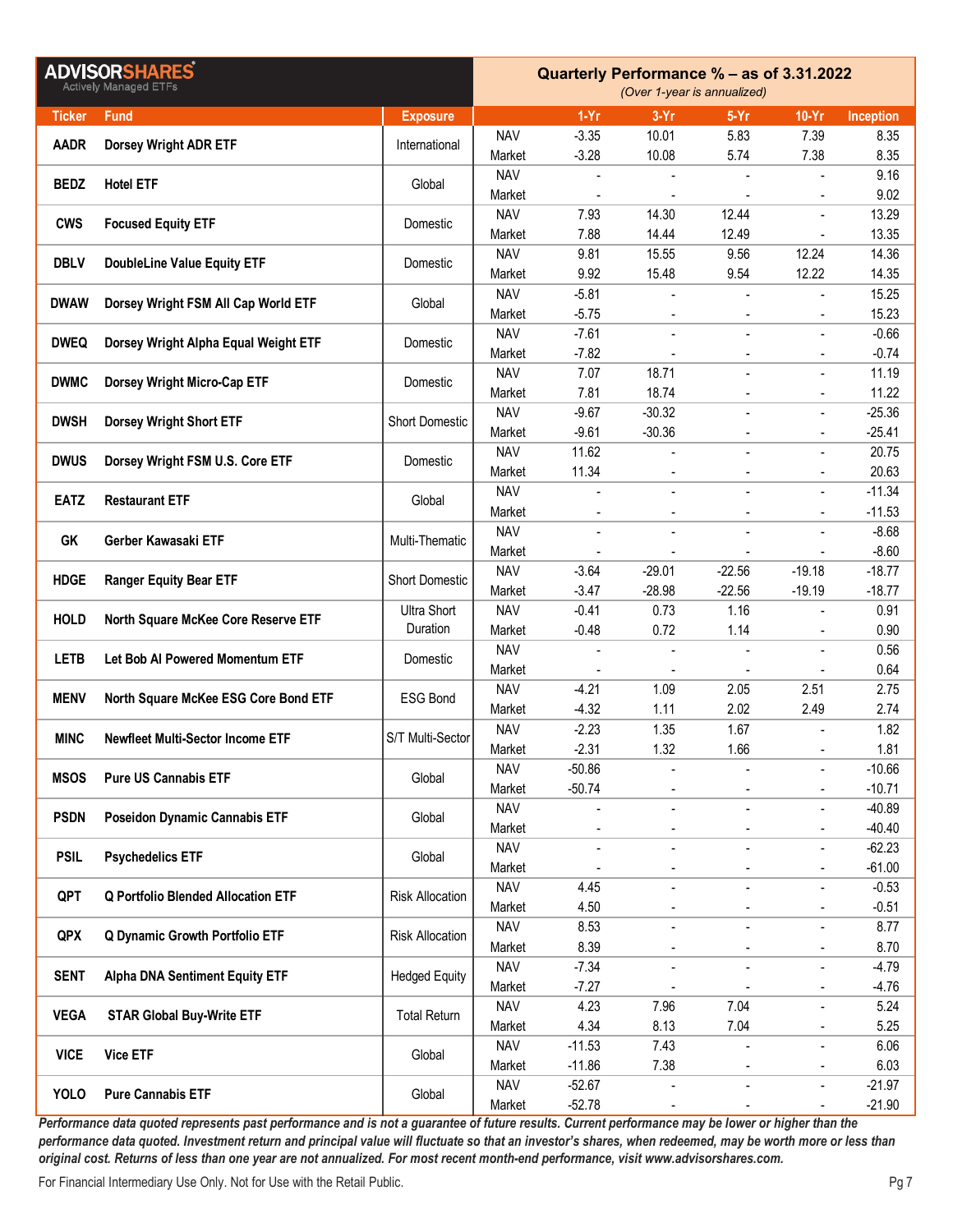

- 1. The Advisor has contractually agreed to waive its fees and/or reimburse expenses to keep net expenses (excluding amounts payable pursuant to any plan adopted in accordance with Rule 12b-1, interest expense, taxes, brokerage commissions, acquired fund fees and expenses, other expenditures which are capitalized in accordance with generally accepted accounting principles, and extraordinary expenses) from exceeding the amounts shown at least through the respective fee waiver expiration dates as shown below and for an indefinite period thereafter, subject to annual reapproval of the agreement by the Board of Trustees. See the prospectus for more information:
	- November 1, 2022 Dorsey Wright ADR ETF (AADR); Hotel ETF (BEDZ); Focused Equity ETF (CWS); DoubleLine Value Equity ETF (DBLV); Dorsey Wright FSM All Cap World ETF (DWAW); Dorsey Wright Alpha Equal Weight ETF (DWEQ); Dorsey Wright Micro-Cap ETF (DWMC); Dorsey Wright Short ETF (DWSH); Dorsey Wright FSM U.S. Core ETF (DWUS); Restaurant ETF (EATZ); North Square McKee Core Reserves ETF (HOLD); North Square McKee ESG Core Bond ETF (MENV); Newfleet Multi-Sector Income ETF (MINC); Q Portfolio Blended Allocation ETF (QPT); Q Dynamic Growth ETF (QPX); STAR Global Buy-Write ETF (VEGA); Vice ETF (VICE); and Pure Cannabis ETF (YOLO)
	- July 2, 2022 Gerber Kawasaki ETF (GK)
- 2. On October 11, 2018, the AdvisorShares Wilshire Buyback ETF (the "Predecessor Fund") was renamed the AdvisorShares DoubleLine Value Equity ETF. The Predecessor Fund had different portfolio managers and investment strategy than the DoubleLine Value Equity ETF. Performance prior to October 12, 2018 reflects the Fund's performance prior to the change in manager and investment strategy and may not be indicative of the Fund's performance under the new manager and revised investment strategy. Performance since October 12, 2018 reflects actual DoubleLine Value Equity ETF performance.
- 3. As of November 2, 2020, the AdvisorShares Vice ETF's ticker changed from "ACT" to "VICE."
- 4. On November 1, 2021, the AdvisorShares Sage Core Reserves ETF (the "Predecessor Fund") was renamed the AdvisorShares North Square McKee Core Reserves ETF. Performance prior to November 1, 2021 reflects the Fund's performance prior to the change in manager and may not be indicative of the Fund's performance under the new manager, CS Mckee Advisors.
- 5. On November 1, 2021, the AdvisorShares FolioBeyond Smart Core Bond ETF's (FWDB)<sup>6</sup> was renamed to the AdvisorShares North Square McKee ESG Core Bond ETF (MENV) and its objective and strategies and manager changed. Fund performance prior to November 1, 2021 reflects the investment objective and strategy of the Fund when it was the AdvisorShares FolioBeyond Smart Core Bond ETF (FWDB). The primary changes to the Fund's principal investment strategies were that (1) the Fund will no longer be a fund of funds, but instead will invest in fixed income securities directly, and (2) the Fund's portfolio is now managed with a view to environmental, social, and corporate governance (ESG) factors. (3) The fund is now sub-advised by CS Mckee Advisors.
- 6. On April 1, 2019, the AdvisorShares Madrona Global Bond ETF (the "Predecessor Fund") was renamed the AdvisorShares FolioBeyond Smart Core Bond ETF. The Predecessor Fund had different portfolio managers and investment strategy than the FolioBeyond Smart Core Bond ETF. Performance prior to April 1, 2019 reflects the Fund's performance prior to the change in manager and investment strategy and may not be indicative of the Fund's performance under the new manager and revised investment strategy. Performance since April 1, 2019 reflects actual FolioBeyond Smart Core Bond ETF performance.